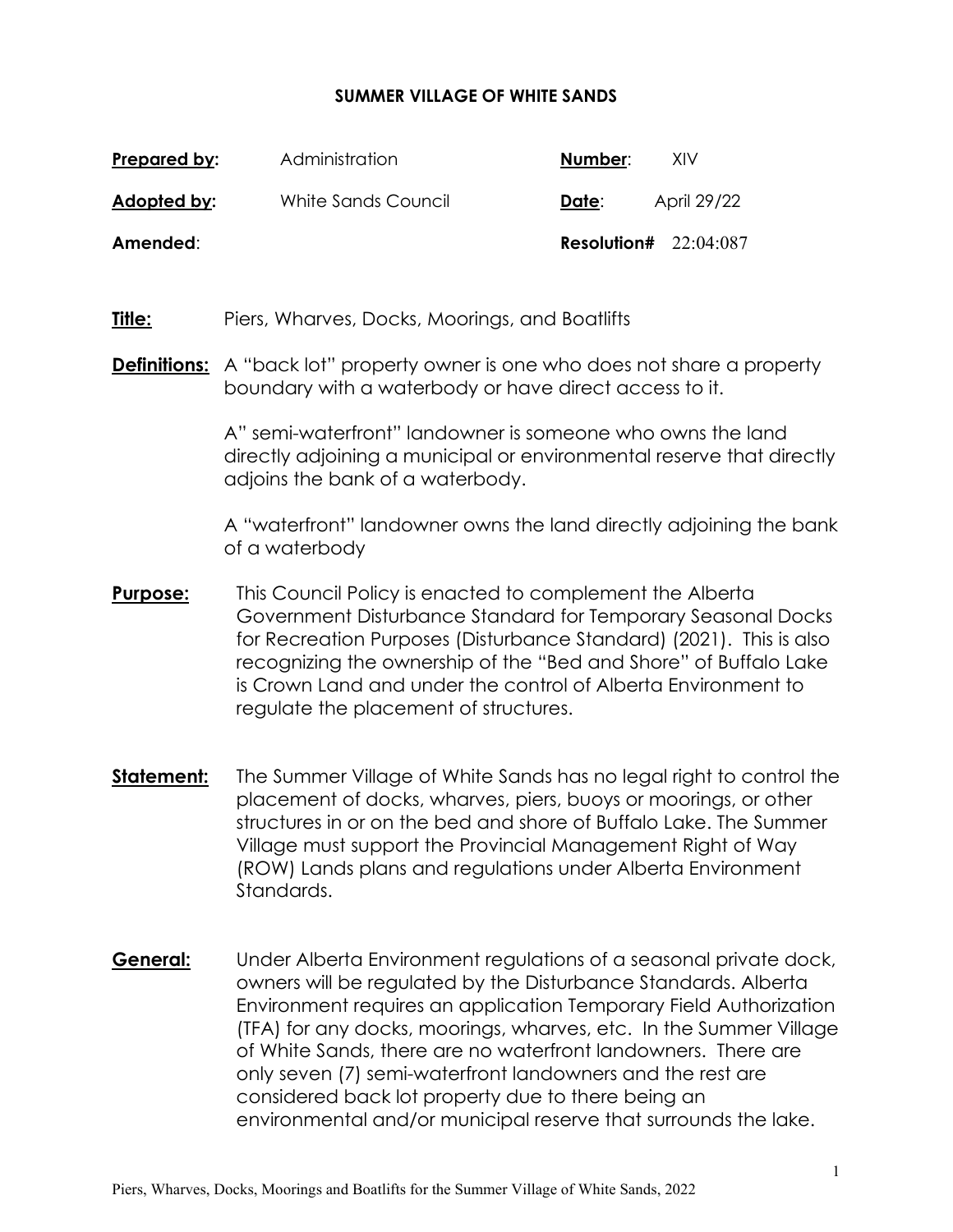- **Parameters:** Council recognizes that the municipality is the semi-waterfront owner. An application must be received with the fee payment for said application of approval to cross the municipal reserve and leased environmental reserve to access the bed and shore and must adhere to the Public Lands Act regarding disturbances.
- **Policy:** Administration is directed to grant permission to backlot owners of the Summer Village of White Sands to obtain a Temporary Field Authorization (TFA) from Alberta Environment to place seasonal docks with permission from the semi-waterfront property owner, which is the Summer Village. Administration will provide a written approval to cross the municipal land. All applicants must provide a copy of the TFA documents to the municipality as part of the submission to the Summer Village in the prescribed form in this policy accompanied with the fee payment of \$75.00 annually.

**Helpful**  Disturbance Standard:

**Links**:

[https://open.alberta.ca/dataset/2e15695b-51fb-4034-b581-](https://open.alberta.ca/dataset/2e15695b-51fb-4034-b581-92c4a9a1647c/resource/0ea88981-7343-474e-948c-994bfd6aef51/download/aep-disturbance-standard-temporary-seasonal-docks-mooring-structures-2021-04.pdf) [92c4a9a1647c/resource/0ea88981-7343-474e-948c-](https://open.alberta.ca/dataset/2e15695b-51fb-4034-b581-92c4a9a1647c/resource/0ea88981-7343-474e-948c-994bfd6aef51/download/aep-disturbance-standard-temporary-seasonal-docks-mooring-structures-2021-04.pdf)[994bfd6aef51/download/aep-disturbance-standard-temporary](https://open.alberta.ca/dataset/2e15695b-51fb-4034-b581-92c4a9a1647c/resource/0ea88981-7343-474e-948c-994bfd6aef51/download/aep-disturbance-standard-temporary-seasonal-docks-mooring-structures-2021-04.pdf)[seasonal-docks-mooring-structures-2021-04.pdf](https://open.alberta.ca/dataset/2e15695b-51fb-4034-b581-92c4a9a1647c/resource/0ea88981-7343-474e-948c-994bfd6aef51/download/aep-disturbance-standard-temporary-seasonal-docks-mooring-structures-2021-04.pdf) 

Mooring Disturbance Standard Waterfront and Semi-waterfront Property Owners Fact Sheet: [https://open.alberta.ca/dataset/c0b4202b-73b1-4c3f-8022-](https://open.alberta.ca/dataset/c0b4202b-73b1-4c3f-8022-1e8c6a49efd5/resource/f7110e69-0dd6-4bff-8aaf-f8545d9bf942/download/aep-mooring-disturbance-standard-waterfront-semi-waterfront-property-owners-2021-03.pdf) [1e8c6a49efd5/resource/f7110e69-0dd6-4bff-8aaf](https://open.alberta.ca/dataset/c0b4202b-73b1-4c3f-8022-1e8c6a49efd5/resource/f7110e69-0dd6-4bff-8aaf-f8545d9bf942/download/aep-mooring-disturbance-standard-waterfront-semi-waterfront-property-owners-2021-03.pdf)[f8545d9bf942/download/aep-mooring-disturbance-standard](https://open.alberta.ca/dataset/c0b4202b-73b1-4c3f-8022-1e8c6a49efd5/resource/f7110e69-0dd6-4bff-8aaf-f8545d9bf942/download/aep-mooring-disturbance-standard-waterfront-semi-waterfront-property-owners-2021-03.pdf)[waterfront-semi-waterfront-property-owners-2021-03.pdf](https://open.alberta.ca/dataset/c0b4202b-73b1-4c3f-8022-1e8c6a49efd5/resource/f7110e69-0dd6-4bff-8aaf-f8545d9bf942/download/aep-mooring-disturbance-standard-waterfront-semi-waterfront-property-owners-2021-03.pdf)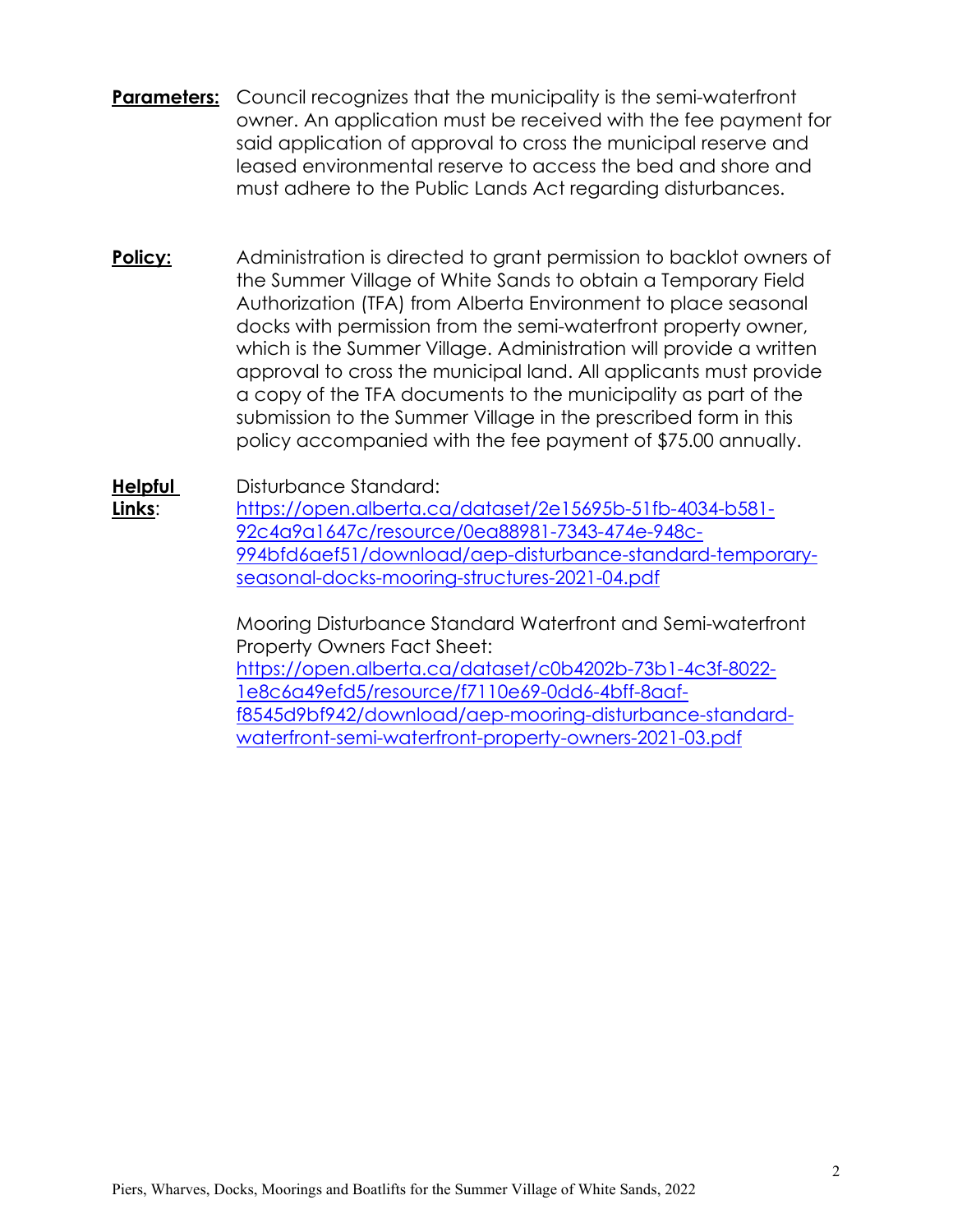## Summer Village of White Sands Application Guide For Piers/Docks and Boat Lifts



## **The Summer Village of White Sands** PO Box 119 White Sands AB T0C 2L0 Phone 403-742-4717 Fax 403-742-4771

e-mail: cao@whitesandsab.ca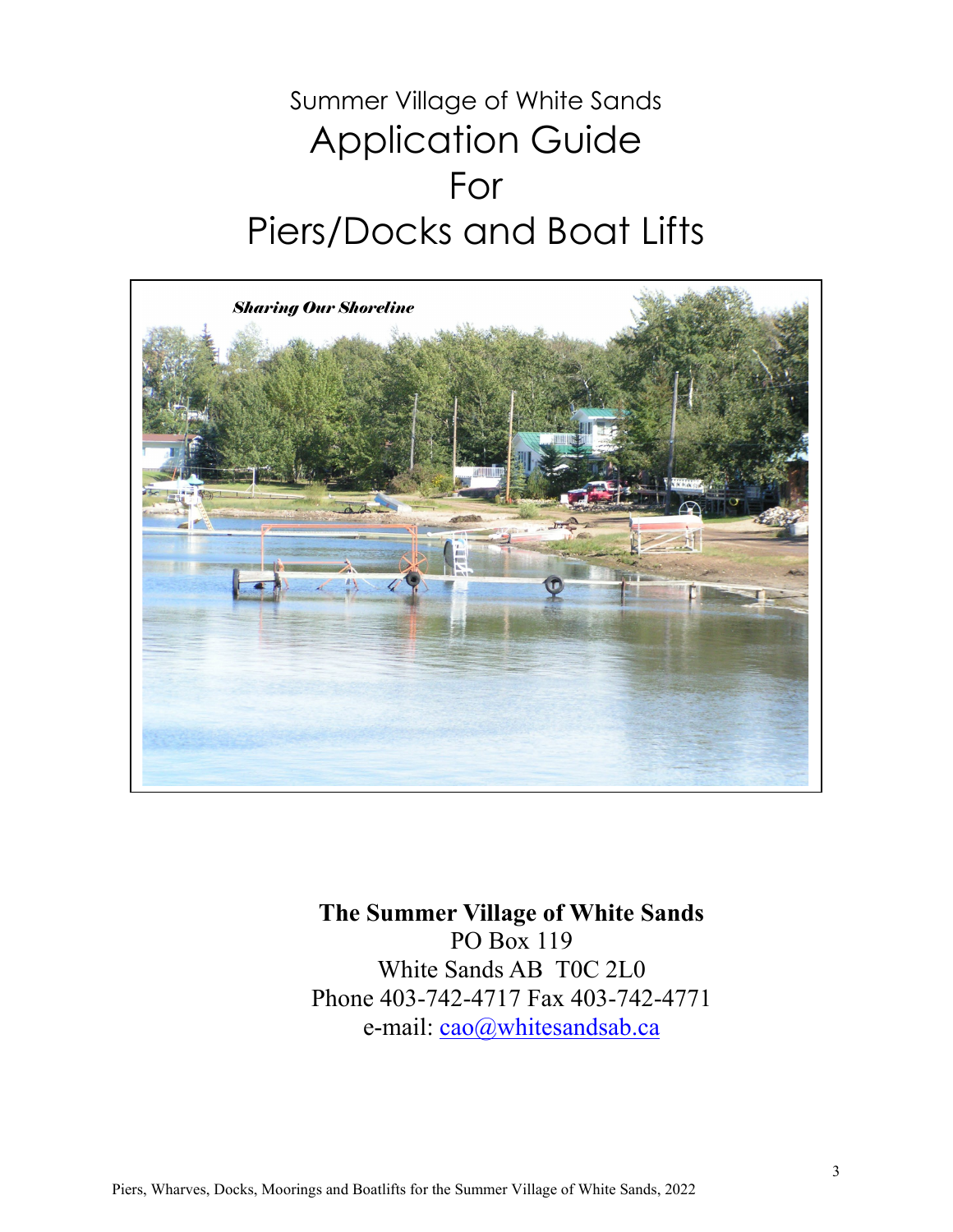# Steps for Obtaining Backlot Permits

Before returning your application, the following **must** be included otherwise your application will not be processed.

 $\Box$  Apply for an Alberta Environment Client ID

 $\square$  Review the Docking and Mooring Standards Fact Sheet

 $\square$  Review the Docking and Mooring Disturbance Standards

 $\square$  Review the XVI Designated Public Swimming Areas Policy

 $\Box$  Temporary Field Authorization Application Form and Attachments

 $\square$  Summer Village of White Sands Policy Application Form

□ Application/Processing Fee of \$75.00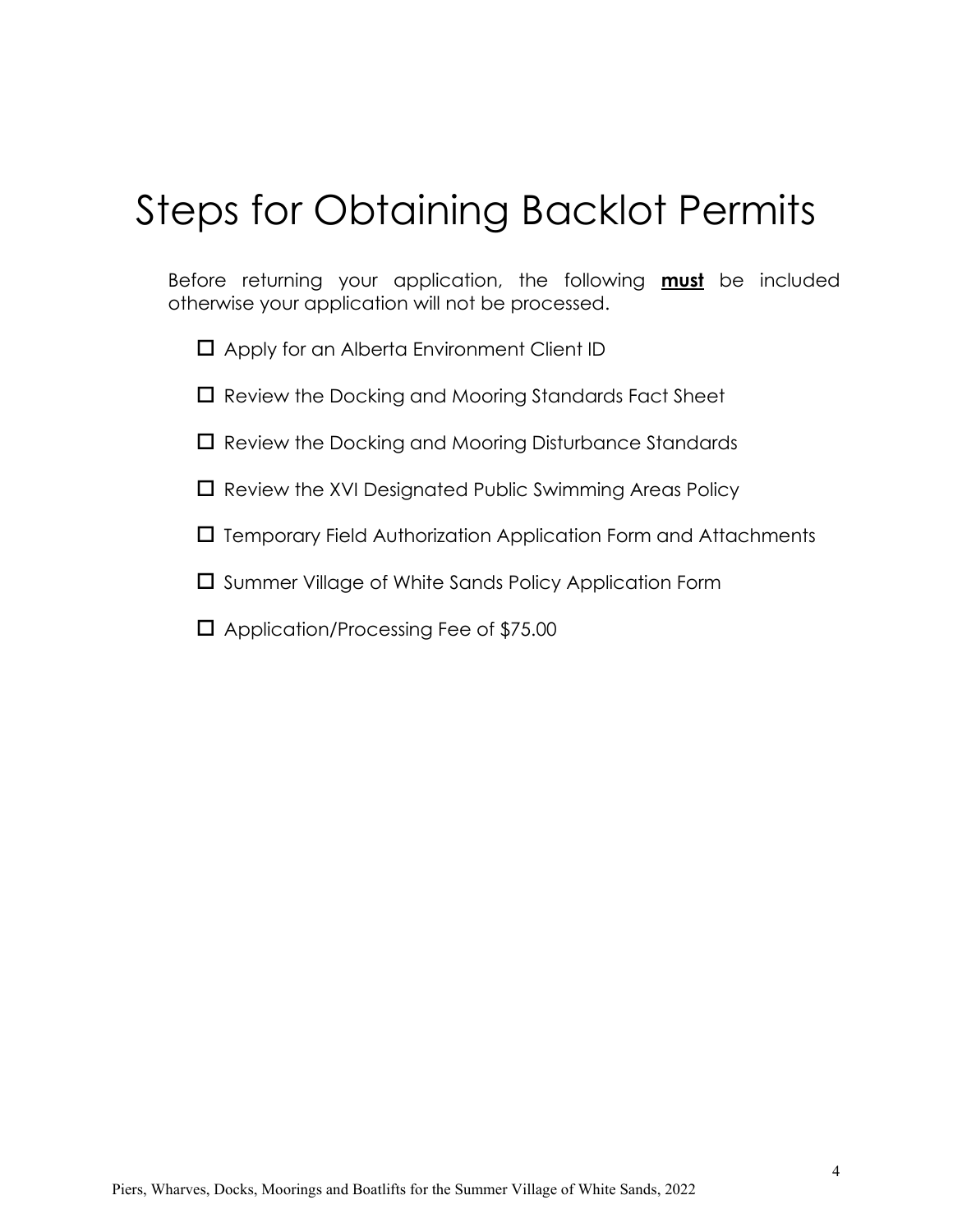

## **AUTHORIZATION FOR TEMPORARY CROSSING ACCESS OF MUNICIPAL AND ENVIRONMENTAL RESERVE LAND.**

| <b>APPLICANT INFORMATION</b>                                                                                                                                                                                                                                                                                                                                                                                                                                                                                                                                                                                                                                                                                                                           |                                                      |                                |                |  |  |
|--------------------------------------------------------------------------------------------------------------------------------------------------------------------------------------------------------------------------------------------------------------------------------------------------------------------------------------------------------------------------------------------------------------------------------------------------------------------------------------------------------------------------------------------------------------------------------------------------------------------------------------------------------------------------------------------------------------------------------------------------------|------------------------------------------------------|--------------------------------|----------------|--|--|
| NAME:                                                                                                                                                                                                                                                                                                                                                                                                                                                                                                                                                                                                                                                                                                                                                  |                                                      |                                |                |  |  |
| <b>MAILING ADDRESS:</b>                                                                                                                                                                                                                                                                                                                                                                                                                                                                                                                                                                                                                                                                                                                                |                                                      |                                |                |  |  |
| <b>TELEPHONE:</b>                                                                                                                                                                                                                                                                                                                                                                                                                                                                                                                                                                                                                                                                                                                                      | E-MAIL:                                              |                                |                |  |  |
| SITE INFORMATION - PROPOSED LOCATION OF DOCK OR MOORING STRUCTURE                                                                                                                                                                                                                                                                                                                                                                                                                                                                                                                                                                                                                                                                                      |                                                      |                                |                |  |  |
| CIVIC ADDRESS OF LOT ADJACENT TO MR and ER:                                                                                                                                                                                                                                                                                                                                                                                                                                                                                                                                                                                                                                                                                                            |                                                      |                                |                |  |  |
| LOT:                                                                                                                                                                                                                                                                                                                                                                                                                                                                                                                                                                                                                                                                                                                                                   | BLOCK:                                               | PLAN:                          |                |  |  |
| PROPERTY OWNER OF LOT ADJACENT TO MUNICIPAL OR ENVIRONMENTAL RESERVE LANDS?<br><b>YES</b><br><b>NO</b>                                                                                                                                                                                                                                                                                                                                                                                                                                                                                                                                                                                                                                                 |                                                      |                                |                |  |  |
|                                                                                                                                                                                                                                                                                                                                                                                                                                                                                                                                                                                                                                                                                                                                                        |                                                      |                                |                |  |  |
| <b>NUMBER of DOCKS OR</b><br><b>MOORING STRUCTURES:</b>                                                                                                                                                                                                                                                                                                                                                                                                                                                                                                                                                                                                                                                                                                | <b>NUMBER OF BOATS:</b>                              | NUMBER OF PERSONAL WATERCRAFT: |                |  |  |
| <b>REQUEST DETAILS</b>                                                                                                                                                                                                                                                                                                                                                                                                                                                                                                                                                                                                                                                                                                                                 |                                                      |                                |                |  |  |
| IS THIS AUTHORIZATION BEING OBTAINED TO FORM AN APPLICATION FOR A TEMPORARY FIELD AUTHORIZATION:                                                                                                                                                                                                                                                                                                                                                                                                                                                                                                                                                                                                                                                       |                                                      |                                |                |  |  |
| $\Box$ YES, this authorization will be used for a TFA application.                                                                                                                                                                                                                                                                                                                                                                                                                                                                                                                                                                                                                                                                                     |                                                      |                                |                |  |  |
|                                                                                                                                                                                                                                                                                                                                                                                                                                                                                                                                                                                                                                                                                                                                                        |                                                      |                                |                |  |  |
| ARE YOU A PROPERTY OWNER IN THE SUMMER VILLAGE                                                                                                                                                                                                                                                                                                                                                                                                                                                                                                                                                                                                                                                                                                         |                                                      | $\Box$ YES                     | $NO$ $\square$ |  |  |
|                                                                                                                                                                                                                                                                                                                                                                                                                                                                                                                                                                                                                                                                                                                                                        | AGREEMENT TO CONDITIONS FOR THE AUTHORIZATION OF USE |                                |                |  |  |
| Approved authorizations are for the applicant's access to their seasonal dock, boat lifts and mooring structures.<br>٠<br>Authorization does NOT give unrestrictive access to the lands for the applicant, nor does it restrict access by others.<br>Reserve lands and Municipal Reserve are for Public use and enjoyment. I acknowledge by my signature that the<br>Summer Village of White Sands assumes no responsibility for damage done to docks, moorings, watercraft, their<br>content, or accessories thereon due to fire, theft, accident, vandalism, or acts of nature.<br>I agree to hold the Summer Village of White Sands harmless and further acknowledge that I am not receiving any<br>٠<br>compensation for the use of my dock space. |                                                      |                                |                |  |  |
| Docks, Boatlifts, and other Mooring Structures are NOT to be stored on Municipal and Environmental Reserve<br>lands within the Summer Village of White Sands.                                                                                                                                                                                                                                                                                                                                                                                                                                                                                                                                                                                          |                                                      |                                |                |  |  |
| Clearing of trees or brush on Municipal and Environmental Reserve lands is NOT permitted.                                                                                                                                                                                                                                                                                                                                                                                                                                                                                                                                                                                                                                                              |                                                      |                                |                |  |  |
| No structures are to be constructed or stored upon the Municipal and Environmental Reserve Lands.                                                                                                                                                                                                                                                                                                                                                                                                                                                                                                                                                                                                                                                      |                                                      |                                |                |  |  |
| The Summer Village of White Sands may consent, deny, or revoke this agreement at any time upon written notice.                                                                                                                                                                                                                                                                                                                                                                                                                                                                                                                                                                                                                                         |                                                      |                                |                |  |  |
| <b>Applicant Signature 2</b><br>Applicant Signature 1                                                                                                                                                                                                                                                                                                                                                                                                                                                                                                                                                                                                                                                                                                  |                                                      |                                |                |  |  |